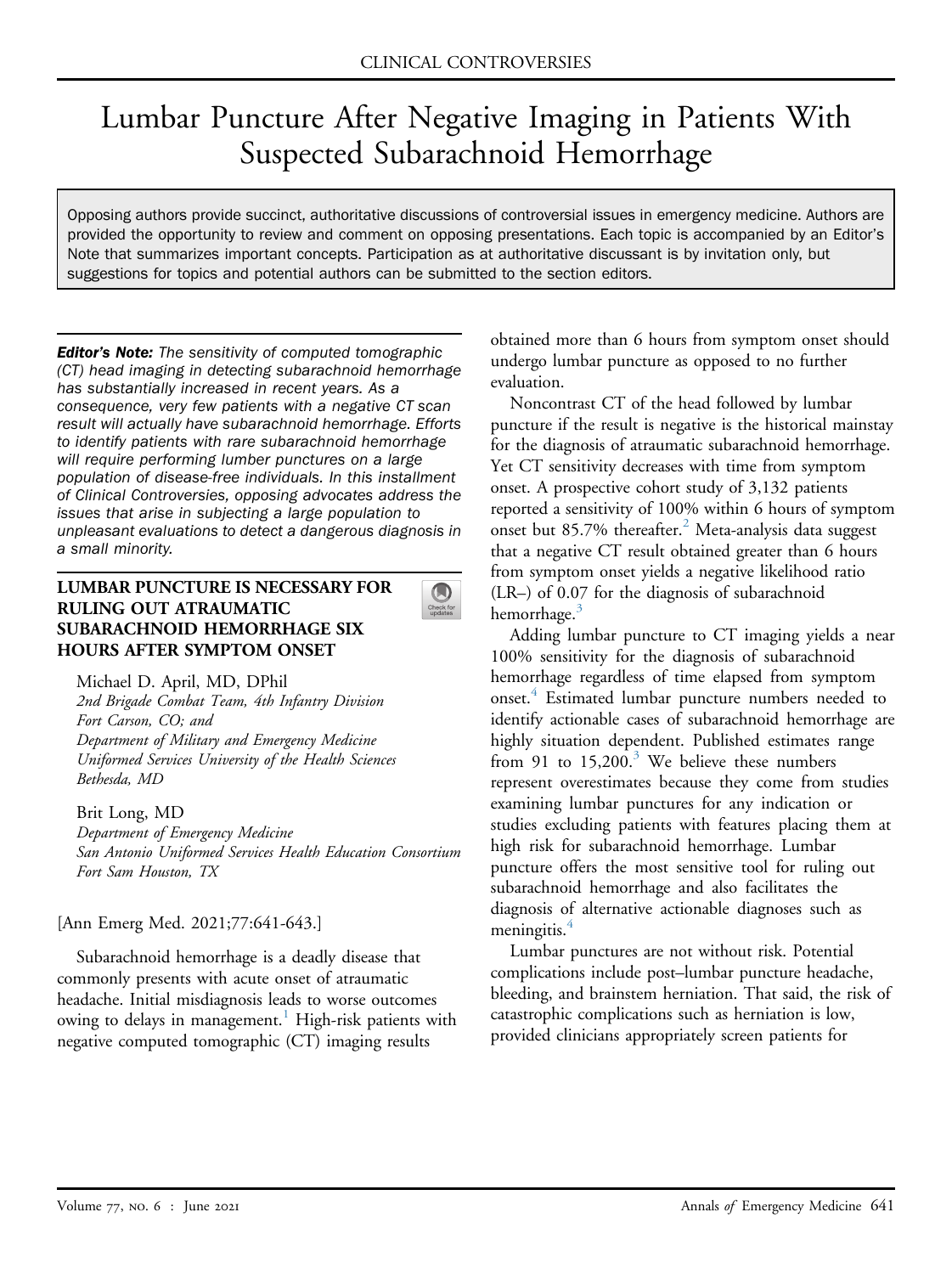contraindications such as bleeding diatheses and focal neurologic deficits.<sup>[3](#page-2-2)</sup> Unfortunately, traumatic taps are common, which can erroneously inflate the numbers of RBCs in the cerebrospinal fluid. Because this type of tap occurs in up to 15% of procedures, results can be challenging to interpret when clinicians are trying to avoid false-positive ones.<sup>5</sup> The resultant loss in specificity is the price clinicians pay for the sensitivity offered by this procedure.

Whether a particular patient is more likely to experience benefit versus harm from a lumbar puncture procedure depends entirely on the probability of subarachnoid hemorrhage in that patient. Historical and physical examination features define probability of disease, in turn driving the utility of diagnostic procedures.<sup>[3](#page-2-2)</sup> The Ottawa Subarachnoid Hemorrhage Rule defines characteristics of patients at particularly high risk for subarachnoid hemorrhage: older than 40 years, complaint of neck pain or stiffness, witnessed loss of consciousness, onset with exertion, thunderclap headache, and limited neck flexion on examination.<sup>[6,](#page-2-5)[7](#page-2-6)</sup> Patients at highest risk of subarachnoid hemorrhage are most likely to benefit from lumbar puncture.

To illustrate this point, consider 3 separate patients. First is an intermediate-risk patient whose risk of subarachnoid hemorrhage matches the prevalence identified in a meta-analysis of studies of subarachnoid hemorrhage diagnostic evaluation, 7.5%.<sup>3</sup> Second is a low-risk patient whose headache did not reach maximal intensity within 1 hour, a feature with an LR– of 0.06, yielding a subarachnoid hemorrhage probability of 4.8%. Third is a high-risk patient with neck stiffness on examination, a feature with a positive LR of 6.6, yielding a subarachnoid hemorrhage probability of 34.8%. Given an LR– of 0.07, a negative CT result obtained greater than 6 hours from symptom onset yields a posterior probability of disease of 0.3% for the low-risk patient, 0.6% for the intermediate-risk patient, and 2.3% for the high-risk patient ([Figure](#page-1-0)). Using Pauker's formula for testing threshold, $8$  we assume lumbar puncture sensitivity is 100%,<sup>[4](#page-2-3)</sup> specificity is  $67\%$ ,<sup>4</sup> and risk of mortality approximates 0%. We assume mortality reduction owing to surgical intervention is  $14\%$ <sup>1</sup> and periprocedural mortality is  $0.7\%$ . This yields a testing threshold of 1.6%. The high-risk patient's posterior probability of

<span id="page-1-0"></span>

Figure. Fagan nomogram. The left axis represents the pretest probability of subarachnoid hemorrhage. The center axis represents the LR of a negative result for noncontrast CT of the brain obtained greater than 6 hours from symptom onset (0.07). The right axis represents the posttest probability of subarachnoid hemorrhage after the negative CT result. In the case of a low-risk patient with a pretest probability of subarachnoid hemorrhage of 4.8%, the posttest probability of subarachnoid hemorrhage is 0.3% (dashed line). For an intermediate-risk patient with a pretest probability of subarachnoid hemorrhage of 7.5%, posttest subarachnoid hemorrhage probability decreases to 0.6% (solid line). A highrisk patient with a pretest probability of disease of 34.8% still retains a posttest probability of subarachnoid hemorrhage of 2.3% (bold line).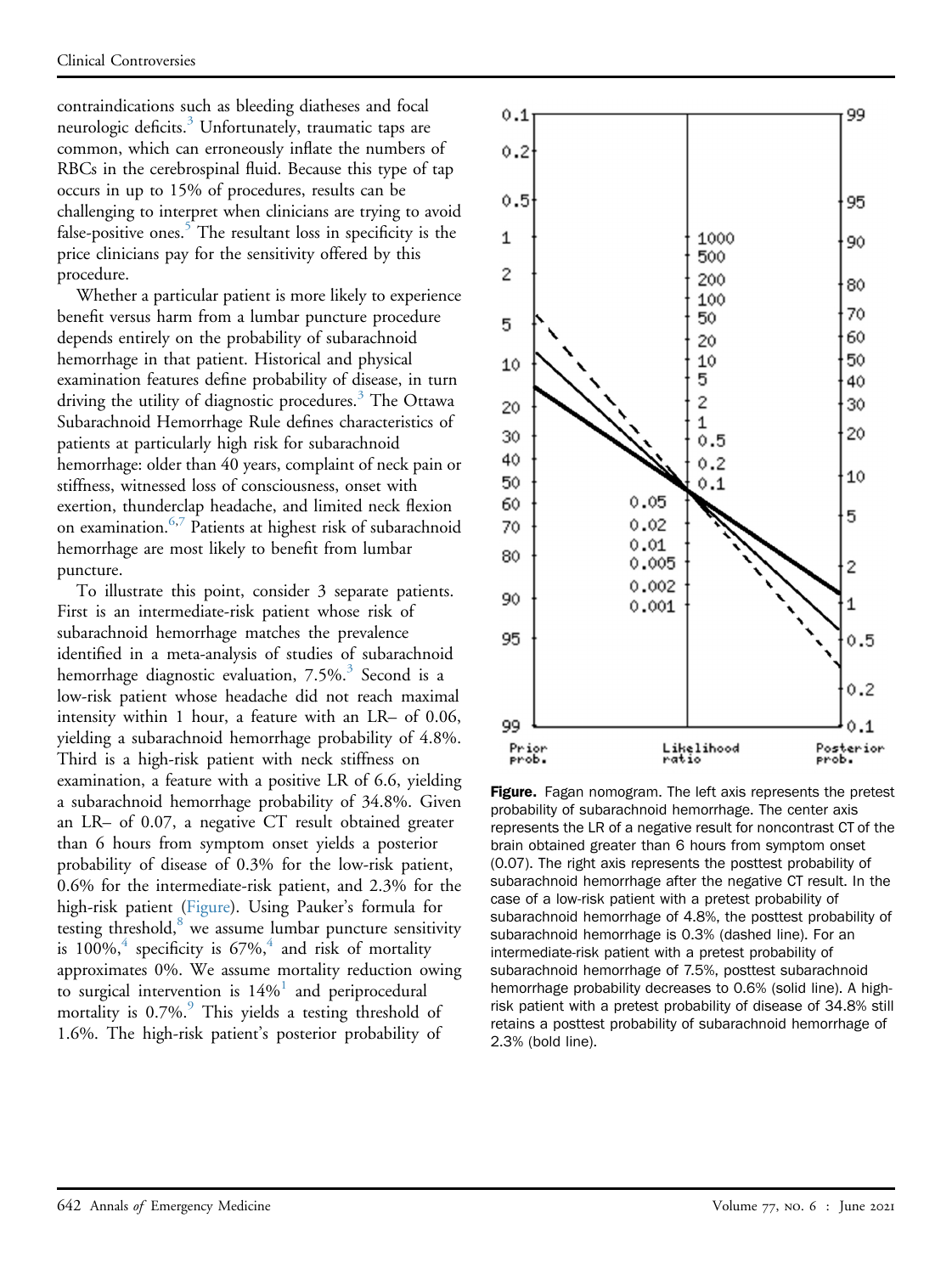disease exceeds this value; hence, he or she should undergo lumbar puncture. For the other 2 patients, lumbar puncture is likely to do more harm than good.

Clinical reality is that scenarios will arise in which the probability of disease approximates the testing threshold, leading to decisional equipoise. Shared decisionmaking can balance the risks and benefits in determining diagnostic strategy in these patients. Subarachnoid hemorrhage represents a dangerous condition, the presentation of which is often not distinct from that of the high volume of emergency department patients with headache. Hence, the diagnostic evaluation for this condition is not always clear, making it an optimal scenario for use of shared decisionmaking.<sup>[10](#page-2-9)</sup> Yet among high-risk patients with negative-result head CT imaging obtained greater than 6 hours from symptom onset, we believe lumbar puncture must be the default course of action to minimize the risk of a missed subarachnoid hemorrhage diagnosis.

This review does not reflect the views or opinions of the US government, Department of Defense, US Army, US Air Force, Brooke Army Medical Center, or SAUSHEC EM Residency Program.

#### <https://doi.org/10.1016/j.annemergmed.2020.11.009>

- <span id="page-2-0"></span>11 ENERENCES<br>1. [Kowalski RG, Claassen J, Kreiter KT, et al. Initial misdiagnosis](http://refhub.elsevier.com/S0196-0644(20)31388-3/sref1) [and outcome after subarachnoid hemorrhage.](http://refhub.elsevier.com/S0196-0644(20)31388-3/sref1) JAMA. [2004;291:866-869](http://refhub.elsevier.com/S0196-0644(20)31388-3/sref1).
- <span id="page-2-1"></span>2. [Perry JJ, Stiell IG, Sivilotti ML, et al. Sensitivity of computed](http://refhub.elsevier.com/S0196-0644(20)31388-3/sref2) [tomography performed within six hours of onset of headache for](http://refhub.elsevier.com/S0196-0644(20)31388-3/sref2) [diagnosis of subarachnoid haemorrhage: prospective cohort study.](http://refhub.elsevier.com/S0196-0644(20)31388-3/sref2) BMJ[. 2011;343:d4277.](http://refhub.elsevier.com/S0196-0644(20)31388-3/sref2)
- <span id="page-2-2"></span>3. [Carpenter CR, Hussain AM, Ward MJ, et al. Spontaneous subarachnoid](http://refhub.elsevier.com/S0196-0644(20)31388-3/sref3) [hemorrhage: a systematic review and meta-analysis describing the](http://refhub.elsevier.com/S0196-0644(20)31388-3/sref3) [diagnostic accuracy of history, physical examination, imaging, and](http://refhub.elsevier.com/S0196-0644(20)31388-3/sref3) [lumbar puncture with an exploration of test thresholds.](http://refhub.elsevier.com/S0196-0644(20)31388-3/sref3) Acad Emerg Med[. 2016;23:963-1003](http://refhub.elsevier.com/S0196-0644(20)31388-3/sref3).
- <span id="page-2-3"></span>4. [Perry JJ, Spacek A, Forbes M, et al. Is the combination of negative](http://refhub.elsevier.com/S0196-0644(20)31388-3/sref4) [computed tomography result and negative lumbar puncture result](http://refhub.elsevier.com/S0196-0644(20)31388-3/sref4) suffi[cient to rule out subarachnoid hemorrhage?](http://refhub.elsevier.com/S0196-0644(20)31388-3/sref4) Ann Emerg Med. [2008;51:707-713.](http://refhub.elsevier.com/S0196-0644(20)31388-3/sref4)
- <span id="page-2-4"></span>5. [Shah KH, Richard KM, Nicholas S, et al. Incidence of traumatic lumbar](http://refhub.elsevier.com/S0196-0644(20)31388-3/sref5) puncture. Acad Emerg Med[. 2003;10:151-154](http://refhub.elsevier.com/S0196-0644(20)31388-3/sref5).
- <span id="page-2-5"></span>6. [Perry JJ, Sivilotti MLA, Emond M, et al. Prospective implementation of](http://refhub.elsevier.com/S0196-0644(20)31388-3/sref6) [the Ottawa Subarachnoid Hemorrhage Rule and 6-Hour Computed](http://refhub.elsevier.com/S0196-0644(20)31388-3/sref6) Tomography Rule. Stroke[. 2020;51:424-430.](http://refhub.elsevier.com/S0196-0644(20)31388-3/sref6)
- <span id="page-2-6"></span>7. [American College of Emergency Physicians Clinical Policies](http://refhub.elsevier.com/S0196-0644(20)31388-3/sref7) [Subcommittee \(Writing Committee\) on Acute Headache. Clinical policy:](http://refhub.elsevier.com/S0196-0644(20)31388-3/sref7) [critical issues in the evaluation and management of adult patients](http://refhub.elsevier.com/S0196-0644(20)31388-3/sref7) [presenting to the emergency department with acute headache.](http://refhub.elsevier.com/S0196-0644(20)31388-3/sref7) Ann Emerg Med[. 2019;74:e41-e74](http://refhub.elsevier.com/S0196-0644(20)31388-3/sref7).
- <span id="page-2-7"></span>8. [Pauker SG, Kassirer JP. The threshold approach to clinical decision](http://refhub.elsevier.com/S0196-0644(20)31388-3/sref8) making. N Engl J Med[. 1980;302:1109-1117.](http://refhub.elsevier.com/S0196-0644(20)31388-3/sref8)
- <span id="page-2-8"></span>9. [Hwang JS, Hyun MK, Lee HJ, et al. Endovascular coiling versus](http://refhub.elsevier.com/S0196-0644(20)31388-3/sref9) [neurosurgical clipping in patients with unruptured intracranial](http://refhub.elsevier.com/S0196-0644(20)31388-3/sref9) [aneurysm: a systematic review.](http://refhub.elsevier.com/S0196-0644(20)31388-3/sref9) BMC Neurol. 2012;12;99.
- <span id="page-2-9"></span>10. [Hess EP, Grudzen CR, Thomson R, et al. Shared decision-making in the](http://refhub.elsevier.com/S0196-0644(20)31388-3/sref10) [emergency department: respecting patient autonomy when seconds](http://refhub.elsevier.com/S0196-0644(20)31388-3/sref10) count. Acad Emerg Med[. 2015;22:856-864](http://refhub.elsevier.com/S0196-0644(20)31388-3/sref10).

# LUMBAR PUNCTURE SHOULD NOT BE ROUTINELY PERFORMED FOR SUBARACHNOID HEMORRHAGE AFTER A NEGATIVE HEAD CT

Michael Gottlieb, MD Department of Emergency Medicine Rush University Medical Center Chicago, IL

Justin Morgenstern, MD Division of Emergency Medicine Department of Family and Community Medicine University of Toronto Toronto, Ontario, Canada

[Ann Emerg Med. 2021;77:643-645.]

Headache is a common presenting complaint in the emergency department (ED), and approximately 1% of patients with a sudden-onset headache receive a diagnosis of subarachnoid hemorrhage.<sup>1</sup> Historically, it has been taught that a lumbar puncture is required after a negative computed tomographic (CT) result to exclude the diagnosis. However, in light of improving CT quality, the value of this approach has been questioned. In accordance with the current evidence, we argue that lumbar puncture is not routinely required to rule out subarachnoid hemorrhage after a negative head CT scan result, even if the CT was performed more than 6 hours after symptom onset.

The most important argument against lumbar puncture is the accuracy of modern CT scanners. The tradition of performing a lumbar puncture after CT started in an era when CT was more likely to miss a diagnosis of subarachnoid hemorrhage. Using modern CT technology, Perry et al<sup>[2](#page-3-1)</sup> demonstrated 100% sensitivity  $(95\%$ confidence interval 97% to 100%) of CT within 6 hours for the diagnosis of subarachnoid hemorrhage.<sup>2</sup> Although a CT performed greater than 6 hours after symptom onset is less sensitive, the prevalence of subarachnoid hemorrhage also decreases among patients presenting later. $3$  In the original study by Perry et al,<sup>[2](#page-3-1)</sup> there were 2,179 patients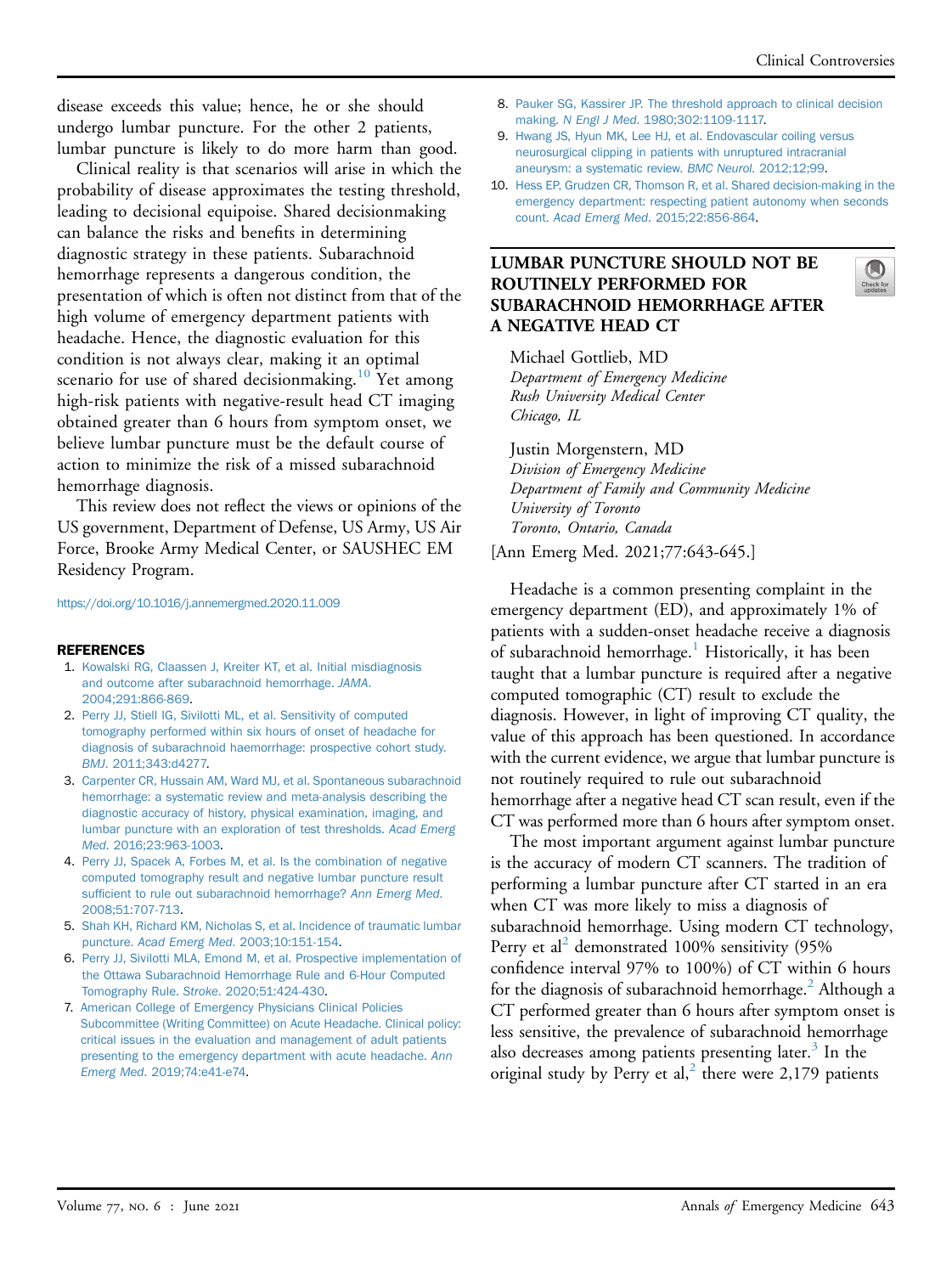(5.5% overall subarachnoid hemorrhage prevalence) who had CT performed more than 6 hours after symptom onset. Among patients with an initially normal CT result, 17 (0.8%; 95% confidence interval 0.5% to 1.3%) ultimately received a diagnosis of subarachnoid hemorrhage, and only 6 (0.3%) underwent neurosurgical intervention.<sup>2</sup> Therefore, a negative CT result after 6 hours results in a very low posttest probability.

Even a perfect test will struggle to perform when the prevalence of disease is less than 1%, and lumbar puncture is not a perfect test. Sensitivity and specificity vary, depending on whether one is measuring xanthochromia, RBCs, or both, as well as the thresholds used and the timing of the test; however, no combination has both a sensitivity and specificity greater than 90% when accounting for 95% confidence intervals.<sup>1</sup> For example, a lumbar puncture looking for more than  $1,000\times10^6$  RBCs/ L has a sensitivity of approximately 76% and a specificity of approximately  $88\%$ .<sup>[1](#page-3-0)</sup> In fact, studies have reported a number needed to test for lumbar punctures of 250 to [1](#page-3-0)5,200 RBCs/ $L<sup>1</sup>$ . The matter is further complicated by "traumatic taps," which occur in 10% to 30% of patients, and can render lumbar puncture results uninterpretable.<sup>[4](#page-4-1)</sup> Given that the prevalence of subarachnoid hemorrhage after a negative CT result is less than 1%, a 10% to 30% incidence of traumatic taps means that uninterpretable or false-positive lumbar puncture results will significantly outnumber true-positive ones.

Although the benefits of a lumbar puncture in this lowrisk population are questionable, the harms are clear. The procedure is painful and anxiety provoking for most patients. Post–lumbar puncture headaches occur after 4% to 10% of lumbar punctures and can be debilitating.<sup>5</sup> Furthermore, lumbar punctures can cause rare but serious adverse events, including epidural hematomas and infections. Finally, the lumbar puncture takes time and resources, which can result in a delay to diagnosis (compared with immediate CT angiography in a patient at high risk for subarachnoid hemorrhage), prolong patient stays, and divert attention from other critically ill patients in the ED.

Although the lumbar puncture is often referred to as the standard of care, the evidence suggests otherwise. Even in a study environment, in which physicians know their behavior is being monitored, lumbar punctures were performed in only approximately half of all patients and less than 10% of patients who presented more than 6 hours after symptom onset.<sup>[2](#page-3-1)</sup> This suggests physicians are already using clinical judgment to make this decision, rather than simply performing lumbar punctures routinely.

Much like the evaluation of pulmonary embolism, a zeromiss rate may not be possible or even appropriate. The test

| Figure. Potential causes of false-negative CT results. <sup>7</sup>          |
|------------------------------------------------------------------------------|
| Older-generation CT scanners (second generation or older)                    |
| CT uses imaging slices $>5$ mm when imaging through the base of the<br>brain |
| Motion artifact                                                              |
| Artifact owing to metal in the surrounding bone or soft tissue               |
| Interpreting radiologist not an attending physician                          |
| Hematocrit level $<$ 30%                                                     |

threshold for lumbar puncture after a negative CT result has been calculated to be approximately 2% to 4%, meaning the harms associated with a lumbar puncture outweigh the benefits in patients with a pretest probability below that threshold.<sup>[1,](#page-3-0)[6](#page-4-3)</sup> Considering that the prevalence of subarachnoid hemorrhage among patients with sudden-onset headache after a negative CT result is less than 1%, this suggests lumbar puncture should not be performed routinely.<sup>2</sup>

In a patient with a severe headache, premature closure of the differential diagnosis is likely if the physician considers only subarachnoid hemorrhage. A lumbar puncture may still be required to rule out other diagnoses (eg, meningitis, encephalitis), and some patients may be at high enough risk based on clinical features or risk factors for a false-negative CT result (Figure) to consider a lumbar puncture in the evaluation of subarachnoid hemorrhage. However, the risk of subarachnoid hemorrhage after a negative head CT result is very low, even when that CT is performed more than 6 hours after symptom onset. The test threshold calculations indicate the harms will outweigh benefits for the average patient, and therefore lumbar puncture should not be performed routinely. Physician judgment will be required to identify select, high-risk patients who may require further investigation (eg, lumbar puncture, CT angiography, magnetic resonance imaging) after the negative head CT result, and shared decisionmaking using data such as the number needed to test will be necessary to determine whether the next test should be a lumbar puncture or an alternate modality, such as CT angiography.

<https://doi.org/10.1016/j.annemergmed.2020.11.018>

- <span id="page-3-0"></span>1. [Carpenter CR, Hussain AM, Ward MJ, et al. Spontaneous subarachnoid](http://refhub.elsevier.com/S0196-0644(20)31429-3/sref1) [hemorrhage: a systematic review and meta-analysis describing the](http://refhub.elsevier.com/S0196-0644(20)31429-3/sref1) [diagnostic accuracy of history, physical examination, imaging, and](http://refhub.elsevier.com/S0196-0644(20)31429-3/sref1) [lumbar puncture with an exploration of test thresholds.](http://refhub.elsevier.com/S0196-0644(20)31429-3/sref1) Acad Emerg Med[. 2016;23:963-1003](http://refhub.elsevier.com/S0196-0644(20)31429-3/sref1).
- <span id="page-3-1"></span>2. [Perry JJ, Stiell IG, Sivilotti MLA, et al. Sensitivity of computed](http://refhub.elsevier.com/S0196-0644(20)31429-3/sref2) [tomography performed within six hours of onset of headache for](http://refhub.elsevier.com/S0196-0644(20)31429-3/sref2) [diagnosis of subarachnoid haemorrhage: prospective cohort study.](http://refhub.elsevier.com/S0196-0644(20)31429-3/sref2) BMJ. [2011;343:d4277.](http://refhub.elsevier.com/S0196-0644(20)31429-3/sref2)